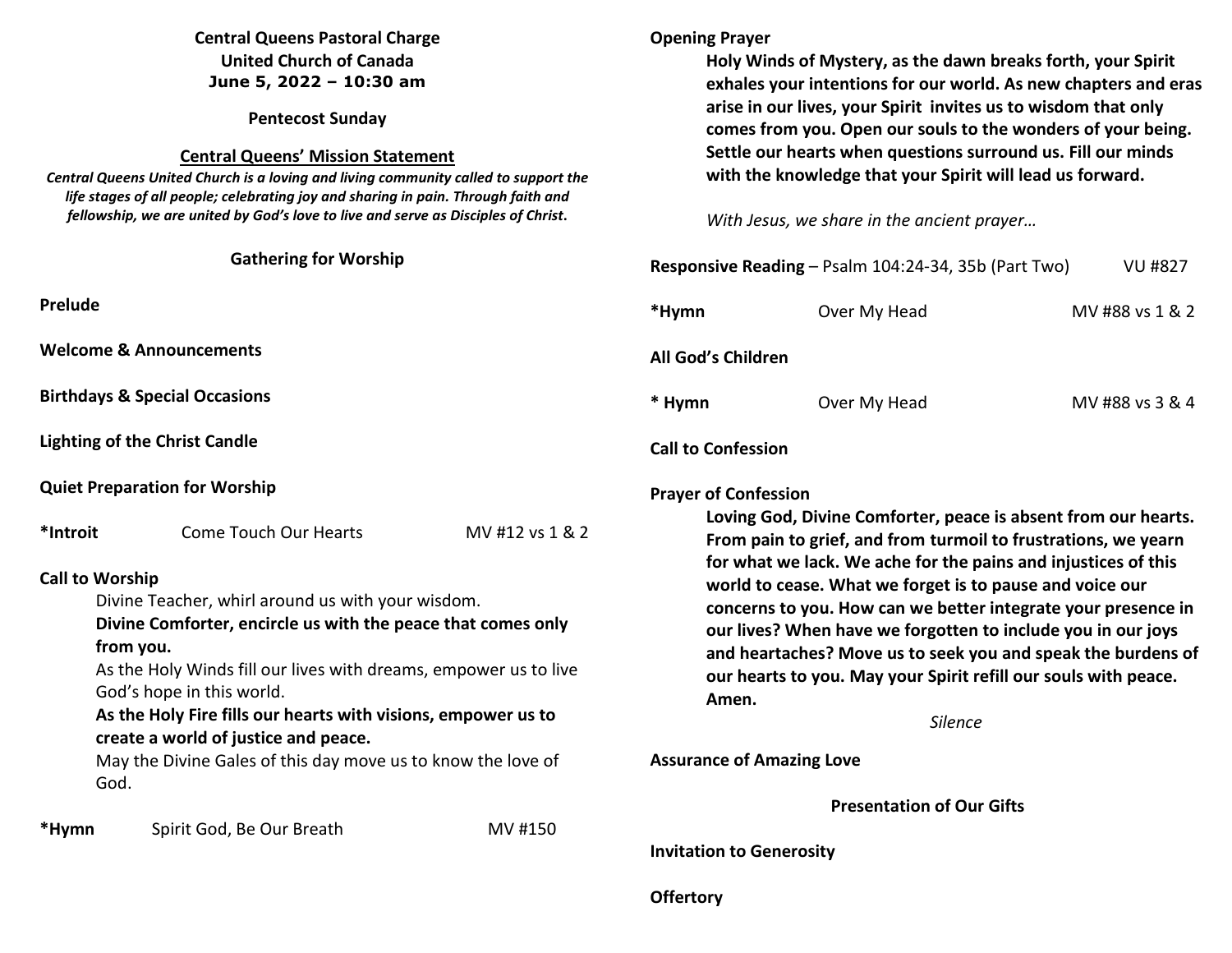## **Offertory Prayer**

**Holy Winds of Excitement, may the gifts we share today and throughout this week nudge us to dream your dreams. May our giving inspire us to embrace your vision for our world. Holy Spirit, enliven our souls to create your realm of justice and peace on earth. Amen.** 

| <b>Listening for the Word</b> |  |  |  |
|-------------------------------|--|--|--|
|-------------------------------|--|--|--|

## **Sacred Word**

 **Acts 2:1 -21 John 14:8-17, (25-27)** 

**Anthem Sarah Weeks** 

**Sermon** 

**Reflective Music** 

# **Prayers of Thanksgiving and Intercession**

*See Congregational Responses on Overhead Screen* 

| <b>Responding to the Word</b> |  |  |  |
|-------------------------------|--|--|--|
|-------------------------------|--|--|--|

| *Hymn                                             | Spirit, Spirit of Gentleness  | VU #375 |
|---------------------------------------------------|-------------------------------|---------|
| *Benediction                                      |                               |         |
| *Choral Benediction                               | Peace Be with You             | MV #215 |
| <b>Postlude</b><br>* Please stand as you are able |                               |         |
| <b>Ministers</b>                                  | All of us                     |         |
| <b>Clergy</b>                                     | <b>Rev Greg Davis</b>         |         |
| <b>Office Hours</b>                               | Tuesday, Wednesday & Thursday |         |

9 am – 12 pm

| Office Phone<br>Email    |
|--------------------------|
| <b>Ministry of Music</b> |
|                          |
| Website                  |

 **Kirk Neville**Website https://cquc.ca/index.htm Phone 902-786-9222 Email nevillejk@hotmail.com

Office Phone 902-964-2291 minister@cquc.ca

## **Church Office**

Office Hours

Wednesday & Thursday 9 am – 12 pm Phone 902-964-2221 Email office@cquc.ca

**A Warm Welcome to All** – We are delighted you've joined us. May God's word today strengthen your faith, inspire curiosity and learning, and motivate your service of others. All are welcome.

# **Life and Work of Our Church**

**Greg's Office Hours:** Tuesday, Wednesday and Thursday from 9 am – 12 pm. If anyone is in the hospital or would like a visit from Greg, please call him at 902-964-2291. If you wish to meet with Greg outside the scheduled hours, please call 902-964-2291 or email minister@cquc.ca for an appointment.

**In-Church Services:** At a recent Official Board meeting, the decision was made to continue with the status quo regarding our COVID protocols. Masks are required.

**E-Transfers** – Central Queens United Church is set up to accept E-Transfers. If you wish to give your offerings through E-Transfer, please send via email to veldabertram@gmail.com.

**FundScrip** –The next order date will be Sunday, June 12<sup>th</sup>. You can reach Janet Howes by email (jhowes1969@gmail.com) or by phone or text (902-393-1527). E-transfers accepted.

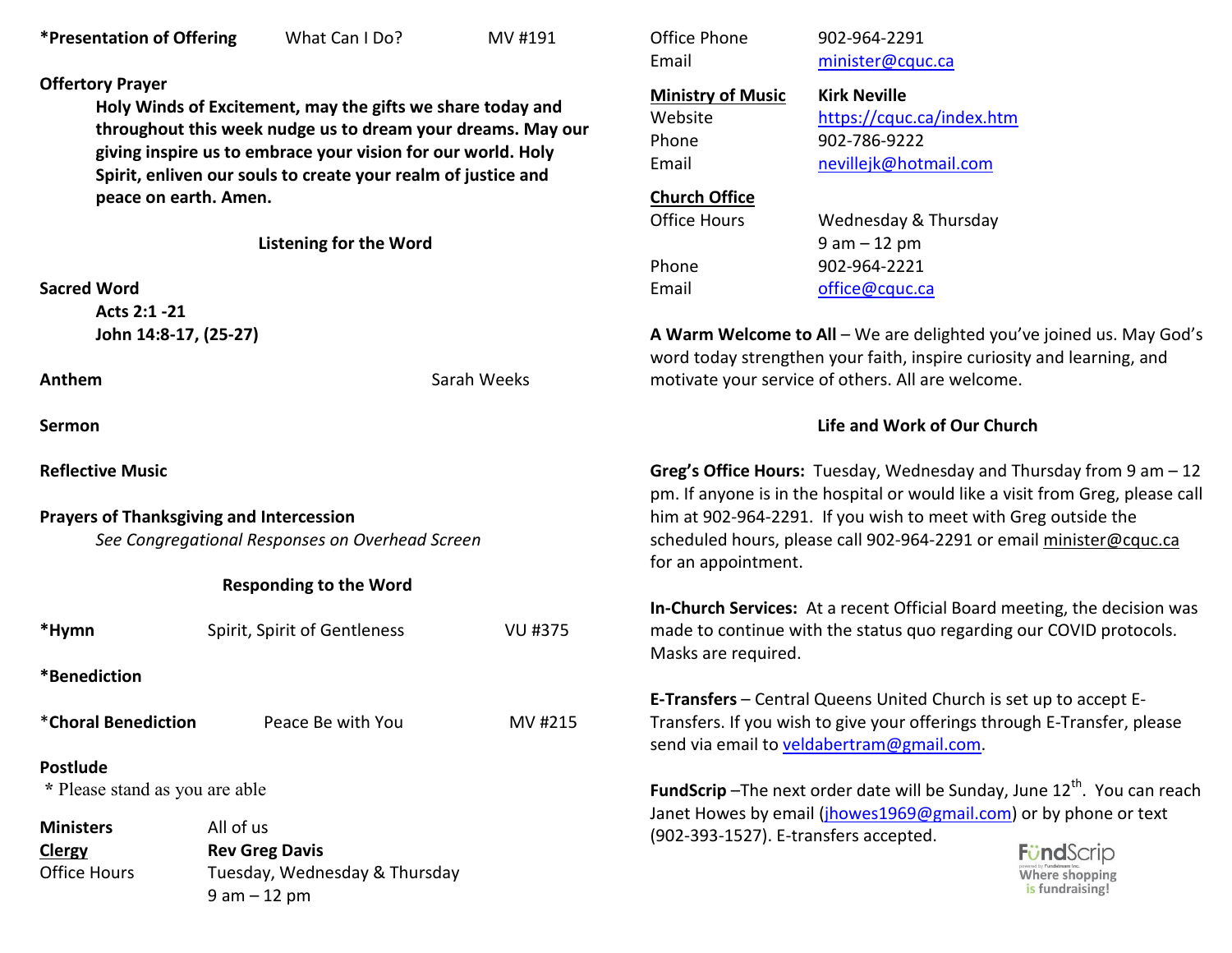**Scent-Free** – "*No scents makes good sense*" recognizing that some of our church attendees have sensitivity and/or allergic reactions to various fragrant products. Thank you for your cooperation so that everyone can attend our church.

**Pop Can Pull Tabs** – Remember your pull tabs!! George Mason is collecting pop can pull tabs when are then given to the Daughters of the Nile women's organization. The funds go to the Shriners Hospital in Montreal where they are used to buy reading materials for children in the hospital. Your can tab collections can be dropped off here at the church. Thank you.



**Weekly Bulletins** can be sponsored by you in celebration or remembrance of a loved one. There is a signup sheet on the table at the back of the sanctuary. Cost is \$20.00.

**Bulletin Deadline** – Deadline for items to be placed in the bulletin is **Wednesday** evening. Bulletin items can be emailed to office@cquc.ca.

**Official Board Meeting** on Thursday, June 16<sup>th</sup>, at 7:45 pm. All are welcome to attend.



**Bookworms United** – Bookworms United will meet on Wednesday, June 22nd. The book for discussion will be **Once Upon a River** by Dianne Setterfield. For more information, please contact Liz Spangler at spangler@upei.ca.

**Annual Central Queens United Church Yard Sale** will be held on Saturday, August 13<sup>th</sup>, from 8 am - 1 pm. Anyone wanting to donate can do so until setup day, Friday, August  $12<sup>th</sup>$ . Items can be dropped off during the week during office hours. If possible, please price your items in order to save us time, keeping in mind that it is a yard sale. Clothing and books DO NOT have to be priced. They will be priced together accordingly. Thank you.



**Camp Abby** – Registration is open. To register, please visit their website at www.campabegweit.ca and click on "Register Today". Brochures are available on the table in the foyer.

Camp Abby needs a Cook for this summer season. If interested, please contact Chair of Staffing: Jillian Avender at jillian@campabby.ca

Camp Abby has a "WISH LIST" of items that they will need for this summer. The Wish List of items is on the bulletin board by the church office. Any donation will be greatly accepted. Items may be dropped off at Trinity United Church in Charlottetown and Summerside. You can also contact Sharon at vshowatt@pei.sympatico.ca or 902-432-9193 or 902-436-4313.

Mark your calendars for their OPEN HOUSE on June 19<sup>th</sup>. Bring dad down for camping and for some food, a chance at prizes and fellowship. More information to follow.

## **Community News**

**Winsloe United Church Ceilidh** will be held on Monday, June 6<sup>th</sup>, at 7 pm. Featuring the duo of Keelin Wedge and Christine Cameron; and Colleen MacPhee. Admission is \$15 at the door; doors open at 6:30 pm. Winsloe United Church is located at 121 Winsloe Rd – Rte 223.

**Praise the Lord! An Old-Fashioned Gospel Hymn Sing!** will be held at Brookfield Presbyterian Church on Sunday, June 12<sup>th</sup>, at 3 pm. Guest Musicians: Connie and Allison MacDonald, George Piercey, Virginia Proude and Joy MacIntyre. M/C: Rev Thomas Kay. There will be a freewill offering to support restoration of the church building.

**The Highfield Cemetery Trust** will be having a memorial service at Winsloe United Church on Sunday, June  $12<sup>th</sup>$ , at 2 pm. All are welcome to attend.